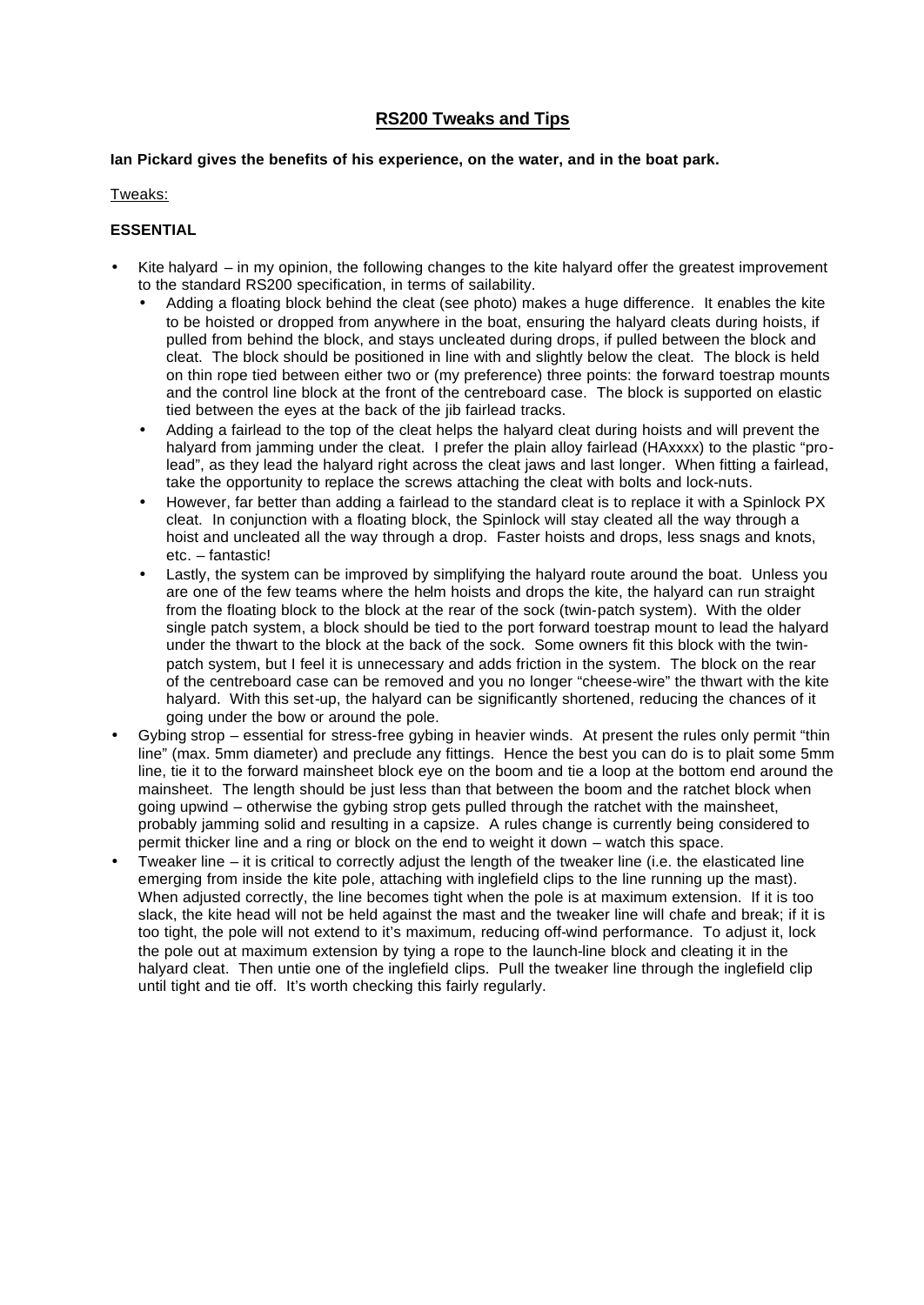### **NECESSARY**

- Rope lengths as supplied, all the ropes are a fairly generous length. Pickard's First Law dictates that, if a rope can snag somewhere it will – usually around your feet on a windy gybe! Through trial and error (Pickard's Second Law is that there will be at least one error – cutting the kite halyard too short is my favourite), you should reduce all the ropes, especially halyards, control lines (incl. outhaul), and sheets) to the minimum.
- Jib luff tension think you can't point? Most of the jibs seem to leave Hyde's with the jib luff tied very tight. Like pulling the cunningham on the main, this leads to a full entry. This may be ideal for wind and waves, when drive is more important than pointing high, but leads to poor pointing on flatter water. With the sail hoisted and rig tension on, untie the string at the tack of the jib. The tension should be adjusted for different conditions – minimum tension for lighter winds and flat water, more tension for waves and stronger winds.
- Kite halyard ball depending on the strength of your crew, it is possible to pull the knot at the head of the kite through the tweaker line block on the mast. This will jam the kite up  $-$  not quick up the next beat – often requiring a capsize to free it without badly stretching or damaging the kite. This can easily be avoided by adding a small ball about 150mm from the end of the halyard. An added advantage is that this keeps the head of the kite away from the hounds, reducing the chances of ripping the head of the kite.
- Elastic at top of shrouds to further reduce the chance of ripping the head of the kite, you can tie a length of elastic between the shrouds, passing around the front of the jib halyard and forestay. It should be approximately level with the head of the jib, prevented from sliding up and down the shrouds with tape around the knots, and not too tight or the jib halyard will cut straight through it. The elastic prevents the head of the spinnaker from jamming between the shrouds, forestay, jib halyard and mast during hoists, especially on port tack.
- Bung elastic ever noticed how the bung always goes back in the hole? Annoying, isn't it! An easy solution is to untie the bung from the loop, pass it's string through the loop and tie it to a piece of elastic passing around the mainsheet cleat base or control line blocks under the thwart.
- Knots/balls/loops on control lines when you've elasticated the bung, this keeps the hole free for the kicker, cunningham and mainsheet to go through – back to square one! The mainsheet is easily resolved by tying a knot in the end. The control lines can be sorted by either tying loops in the end or adding balls. I tie a second stopper knot about 100mm from the end of the control lines, so you can still get hold of them if they run all the way into the cleat.
- Mainsheet block height as supplied, the mainsheet will run straight into the cleat from most helming positions, increasing the risk of a capsize when it's windy. My solution was to remove the cleat! However, unless you enjoy shredded hands on windy days, there is a less extreme solution. Adding shackles or thin rope (spectra for strength) between the ratchet block and swivel base will raise the block and improve the sheeting angle.

## **DESIRABLE**

- Mainsheet outside boom the class rules permit the mainsheet to be led outside the boom, as long as it is continually supported for 80% of the external run. Depending on the thickness of mainsheet you use (I prefer 7mm Rooster Polilite) this can reduce the friction in the mainsheet system. The external support is important to prevent your head or clothing snagging the mainsheet during tacks and gybes, and can be made from sailcloth, sail window material, overhead projector sheets, etc.
- Elastic for kite sheets short lengths of elastic can be tied between the shroud U-bolts and a hole drilled in the front of the grab-rail, running tightly across the side-deck. When the kite is down, the slack in the sheets is pulled through the kite ratchets and a loop of sheet passed under the elastic. This stops the sheets dragging in the water upwind, and reduces the risk of them dropping over the end of the pole and under the bow.
- Mainsail tack I find the black strap used to attach the tack of the mainsail around the mast one of the most annoying parts of rigging the boat. A far more elegant solution is to shackle a slider (similar to that on the mainsail clew, but a plastic one will do because of the lower loading) to the mainsail tack, to run in the mast track. If necessary, a piece of elastic can be tied through the holes in the forward boom fitting and passed over the slider, to pull the tack down. An alternative to this, if your mainsail luff is long enough, is to simply pin the mainsail tack through the forward boom fitting.
- Centreboard elastic I find that the centreboard comes up on windy reaches and runs, even with the friction pad tightened right up. To overcome this, and the inevitable windward capsize, I have tied a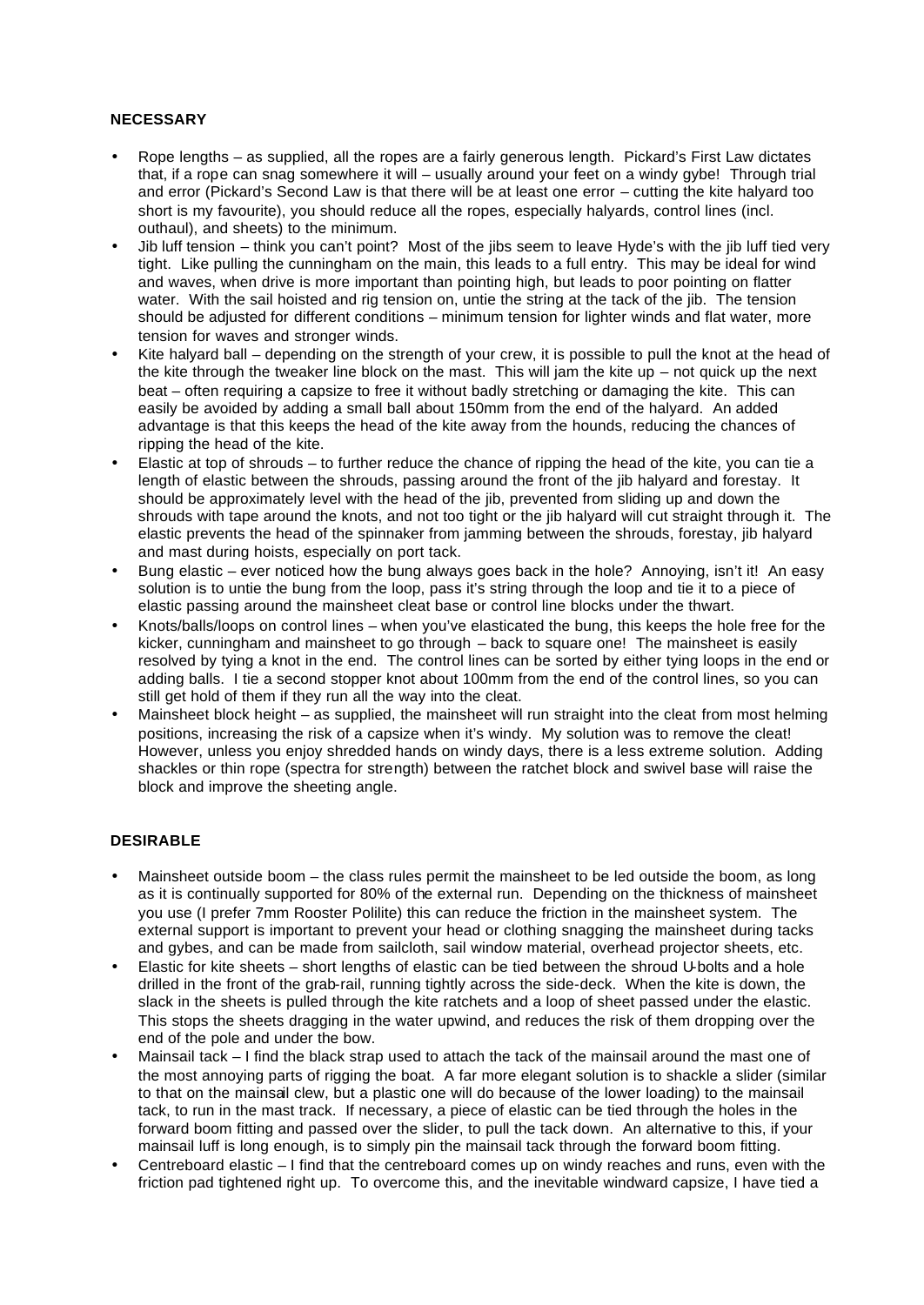loop of strong elastic with a plastic hook around and under the thwart where it attaches to the centreboard case. Once the water is deep enough, the centreboard rope is hooked onto the elastic. Problem solved, as long as you remember to unhook when returning to the shore!

- Gooseneck pin ever had the boom fall off the gooseneck during a gybe? Mine used to regularly painful and slow! A solution, borrowed from the 400 fleet, is to drill a small hole vertically through the boom and gooseneck and put a stainless pin through it.
- Tiller extension as supplied, the tiller extension is just too long and tends to catch the mainsheet/gybing strop during tacks and gybes. At best this encourages use of too much rudder, slowing the boat. At worst, it jams between the mainsheet and gybing strop, ending in a capsize. There are various solutions. Mine is to shorten the extension to about 1 metre and slide the forward mainsheet block slightly forward on the boom. Some helms have the "twist-lock" extendable tiller extensions. Another problem is the failure of the rubber universal joint. Always detach the extension from the tiller at the end of sailing, to extend the life of the joint. However, they will all fail eventually, and Pickard's Third Law dictates that it will happen halfway through the first race of a day at the Nationals, when you're miles offshore. The answer? Carry a spare extension in the boom or front tank. Two other thoughts on tiller extensions. I like my Holt carbon fibre "lightning stick" tiller extension, mainly because when I drop it on a tack or gybe (at least once or twice a race!) it springs up in the air and is easy to recover. The heavier aluminium extensions drop onto the leeward sidedeck or down the transom and are much more difficult to get hold of. Lastly, as supplied, the extension joint is just screwed into the end of the tiller, which is relatively thin tube and the screws can pull out. I recommend removing the bung from the end of the tiller and replacing the screws with bolts and lock-nuts.
- Slot gasket the slot gaskets tend to be slit too far forward, so they don't seal against the front of the centreboard, resulting in a water fountain into the cockpit from the front of the centreboard case on fast reaches. The solution (other than a new slot gasket) is to stick something over the front of the slot gasket to seal against the front of the centreboard. Steve swears by mountain bike inner tube!
- Kite snags/chute ridge check all areas that the kite can contact for snags. Pickard's Fourth Law is that if it can snag, it will, and the newer the kite, the more likely it is to snag! Check all around the chute, foredeck, gunwales, pole, jib tack and head, forestay, mast, shrouds, etc. taping or sanding as necessary. Also, the new twin-patch chutes can have a large moulding ridge on the underside, which should be reduced or removed by sanding for smooth hoists and drops and longer kite life.

## **IF YOU GET BORED**

- Elasticated forestay easier to show than explain, so see the photo. Basically elastic from the mast step running through a hole drilled in the chute by the pole. The elastic is tied to a piece of string, and a small ball is attached where they join. The string passes through the bow eye, up through the forestay and ties back around the bow eye. Very nice!
- Boom chafe pads SuperSpars do some nice stick-on ones, but I made mine from duct tape! When combined with a correctly positioned knot in the mainsheet, these prevent nasty gouges in the boom where it hits the shroud.
- Rope tapering either spectra or, if you're rich, Hertzog can be tapered by removing the outer sheath to expose the core. Looks great – ideal for psyching-out Jon Lewis! Can be used on control lines, halyards and sheets (not Polilite, as the sheath is the load-bearer!). Reduced friction, weight, and windage. Worth the time and expense? Your call!!
- Bottle elastics far easier than taping your water bottle under the thwart is to drill holes in the front and back edge of the thwart near the side-deck, and tie elastic through them to hold the water bottle(s).

## **UNDECIDED**

- Horse height/split mainsheet I will not have a split mainsheet on my boat, but some helms swear by them. I like the horse tied short, so I can apply leach tension with the mainsheet when necessary. A split mainsheet would prevent this and also tends to explode the rear mainsheet block. Horses for courses?
- Horse elastic some helms tie a length of elastic across the mainsheet horse. No idea why!
- Jib tack shackle two schools of thought here. One says that a long shackle at the jib tack makes the sail set better across the pole and chute. The other says that a short shackle should be used to